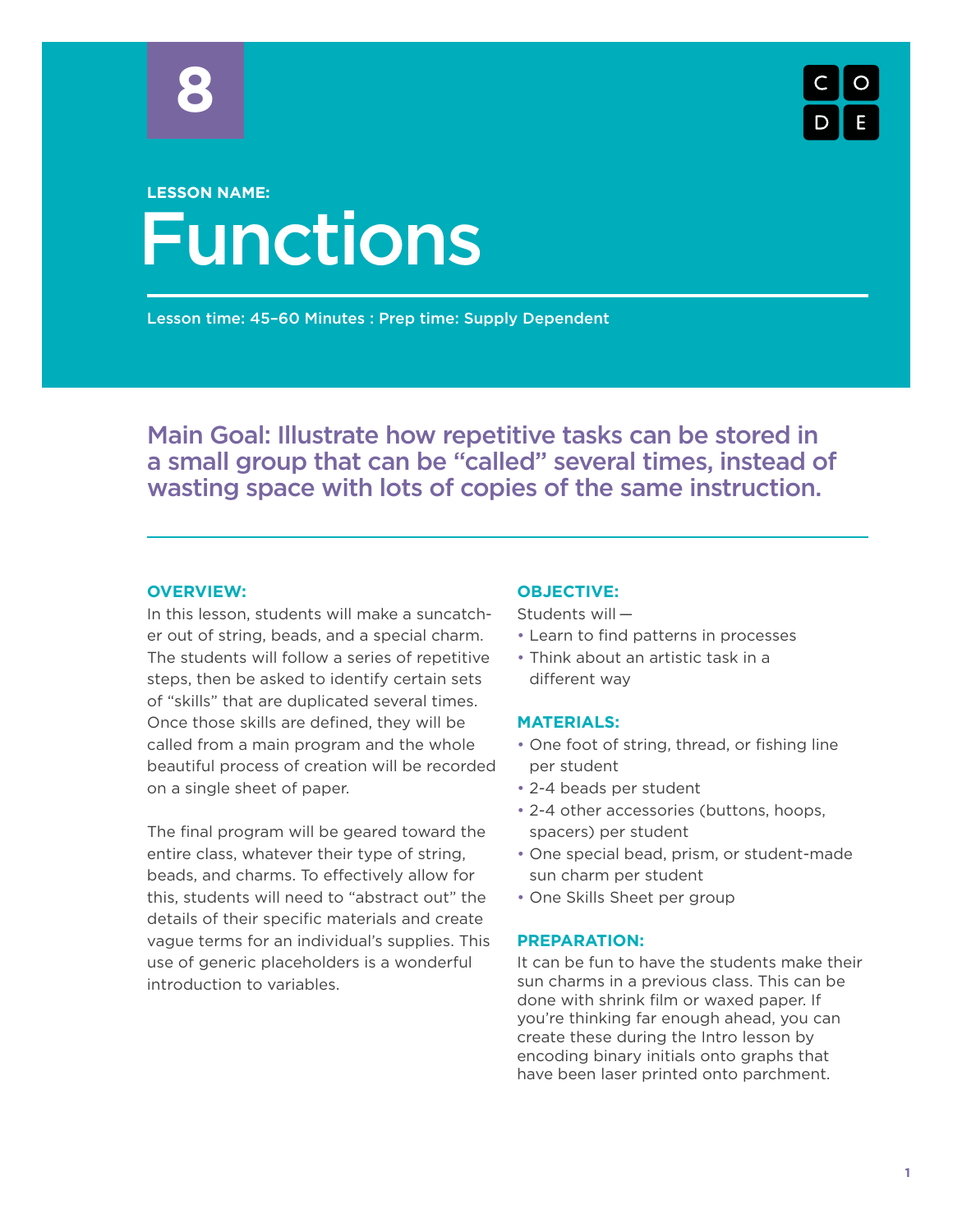

# **VOCABULARY:**

*Abstraction*—Removing details from a solution so that it can work for many problems

*Function*—A piece of code that can be called over and over

*Function Call*—The place in your program where you call a function you have defined *Function Definition*—The place where you assign a series of actions to one easy-toremember name

**Program**—Instructions that can be understood and followed by a machine

*Variable*—A placeholder for a value that can change

> **The students will follow a series of repetitive steps, then be asked to identify certain sets of "skills" that are duplicated several times.**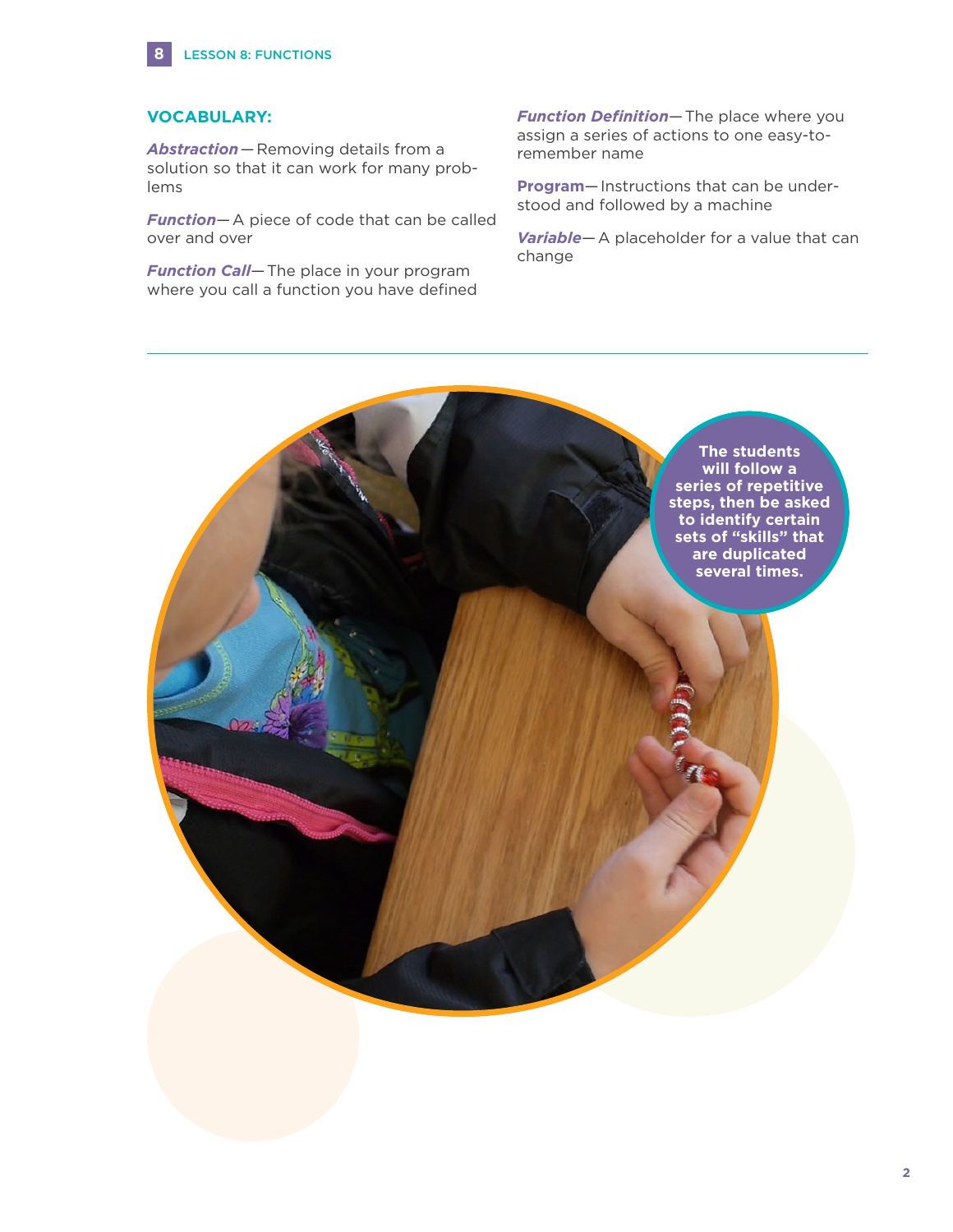

#### **REVIEW:**

This review segment is intended to get the class thinking back to the last lesson. If you are covering these activities out of order, please substitute your own review subjects here.

## **Class Participation Questions:**

- What did we do in our last lesson?
- Do you remember what an algorithm is?

#### **Elbow Partner Discussion:**

• Can you discuss an algorithm for making a snowman?

#### **INTRODUCE:**

The beginning of this lecture takes a bit of finessing. It can be a challenge to get everyone to sit still while the activity is being explained, especially if the materials are already in front of them. For this reason, I generally will not hand out materials until the end.

Begin by holding up your example suncatcher. Let the class know that we will be making these today. Their materials may be slightly different than yours, but the steps will be pretty much the same. Pointing to your bead, you can tell them that their beads may be shaped differently, or might even be a different color, but you will use the word "bead" to mean whatever it is that they ended up with. Similarly, their spacers may be a different size, different texture, or maybe a different material altogether, but you will use the word "spacer" to refer to those things. Finally, we will all have a "special charm." It could be a large bead, a handmade ornament, or even a random item from the room, but in all cases, we will just call it a "special charm."

As you share those terms, feel free to write the associated words on the board. If you want to set them equal to the items you discussed, that works well, also.

Example:

**Bead =** "Whatever style, color, or kind of bead that you have been given" **Spacer =** "A long item that is not a bead" **Special Charm =** "The crystal prism, or large glass sphere"

Now you can move in to discussing how you made your sparkling piece of art. You can say something like:

" See my suncatcher? It's made to hang from the rearview mirror of a car, but it can also dangle from a window or a backpack zipper. We are going to make these today, and in the process, learn about programs, variables and functions.

 The first thing that I'm going to do is explain how I made this. Then, we'll figure out the individual skills that it's going to take to copy it. After that, we'll put those skills into a list so that everyone can follow the steps needed to make their own suncatcher.

Are you ready to hear how I made this?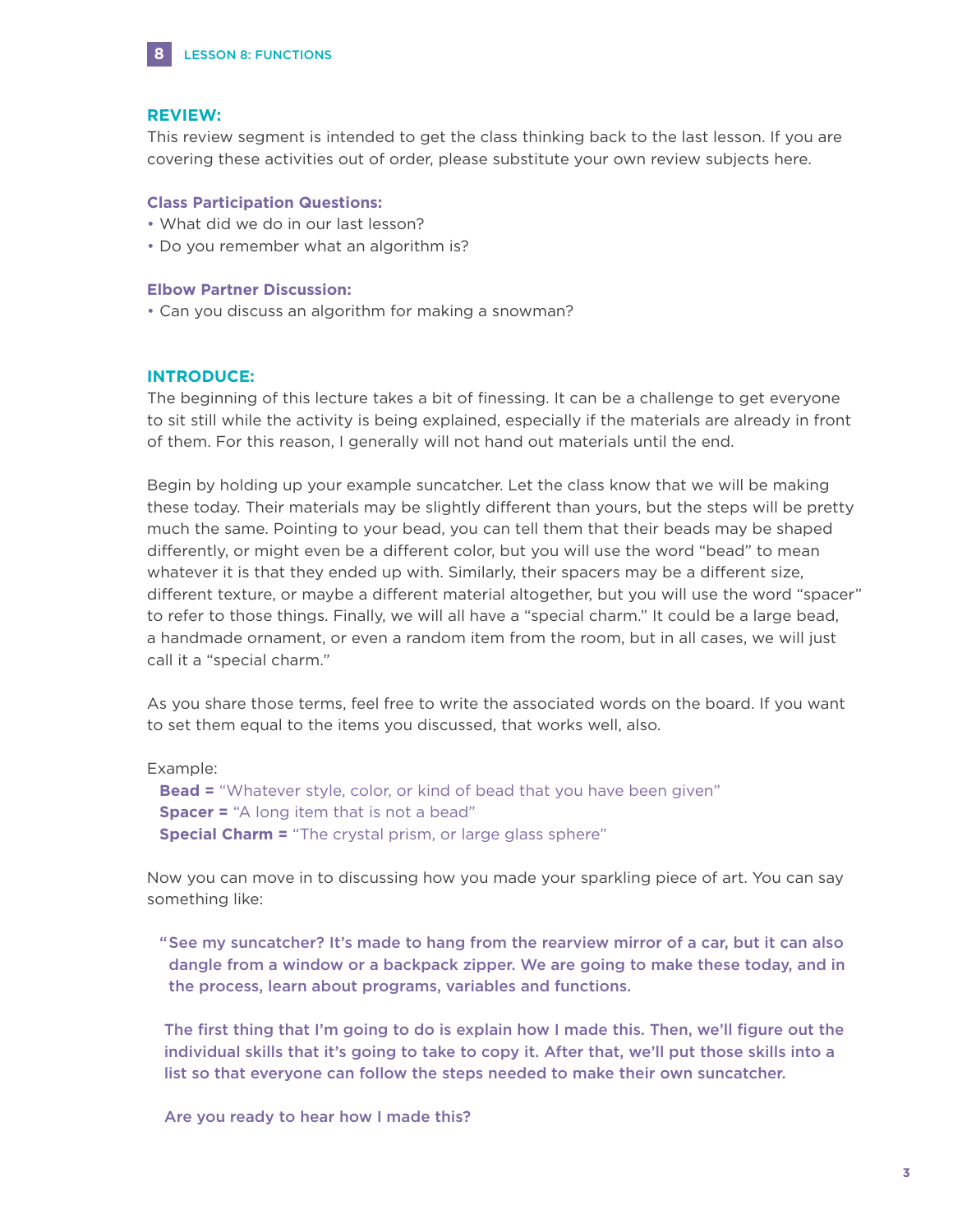

 First, I put a bead on the string, then I tied a knot. I put another bead on a string, and tied another knot. Then, I put a spacer on the string and tied another knot. (If working with very young children, you may want to use pipe cleaners instead of string to avoid the knot complication.)

 After that, I did it all again. I put a bead on the string, then I tied a knot. I put another bead on a string, and tied another knot. Then, I put a spacer on the string and tied another knot.

Finally, I put on the special charm, and tied one last knot.

 There were a lot of steps there, so let me go through it one more time a little more quickly.

 Bead, knot, bead, knot, spacer, knot. (It helps to have a bit of a rhythm with the words as you go through.) Bead, knot, bead, knot, spacer, knot. Special charm, final knot."

At this point, your students will likely have questions or just need to hear the rhythm again. Ask them if they think they can remember the sequence, then say it one more time altogether as a class.

"Bead, knot, bead, knot, spacer, knot. Bead, knot, bead, knot, spacer, knot. Special charm, final knot."

If the class did well in the chant, you should be able to assume that they'll remember the steps. Here is where you can take out the Skills Sheet. Using a document projector, place the sheet so that only the programming steps are available.

Indicate that you're going to write the steps down in this program, so that everyone has the directions in front of them. Using one instruction per line, have the class shout the steps out for you.

- **1. Bead**
- **2. Knot**
- **3. Bead**
- **4. Knot**
- **5. Spacer**
- **6. Knot**

By now, the class should be noticing an issue. If they don't, you can lead them to it. How many instructions do we have left to go through? How many lines do we have left? What should we do?

Generally, someone will say something along the lines of: "Why don't we put more than one item per line?"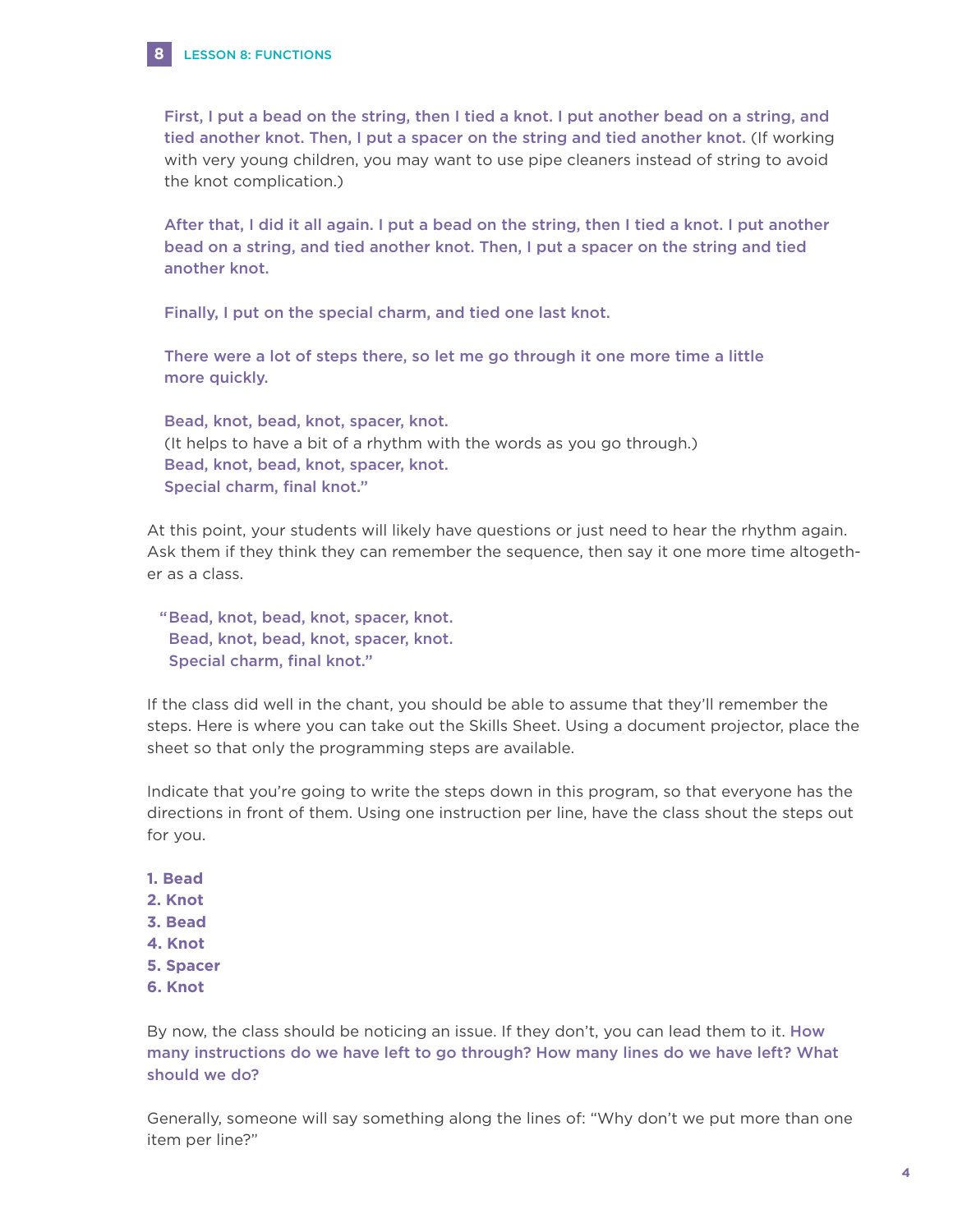

**8**

# That's a good method of thinking. We want to combine a bunch of instructions together to save space. How might we do that? What would we group together?

This is where you might hand out the Skills Sheet to everyone. Point out that there are two "extra" sections where they can combine steps so that you can write one name to call them all. For instance, everything that you put into the top section, you can call all at once by calling "Skill 1"; this is a function.

Challenge the class to fill out their sheet in a way that makes sense and allows them to fit the entire sequence under the "Program" list in some way. Give them about five minutes to complete their sheet (more for younger students) then listen to their suggestions. There will likely be groups that need to have the process explained one-on-one. Ask them what they would do if they had to repeat the sequence a thousand times:

**1. Bead 2. Knot 3. Bead 4. Knot 5. Spacer 6. Knot**

It might help them get the concept a little more easily.

When someone gets it, share their solution with the rest of the class to see if they understand it. Then ask if anyone has another solution that works. Select one, then use it as a class to go over. Point to each step in the "Program." When you get to "Skill 1" or "Skill 2," expand the line by moving your finger to the top of the page where that term is defined, and walk through each of the steps in that section. Doing so will help some of the remaining students catch on.

Finally, once the class is on board, let them follow the steps on their own to actually make their suncatcher pieces.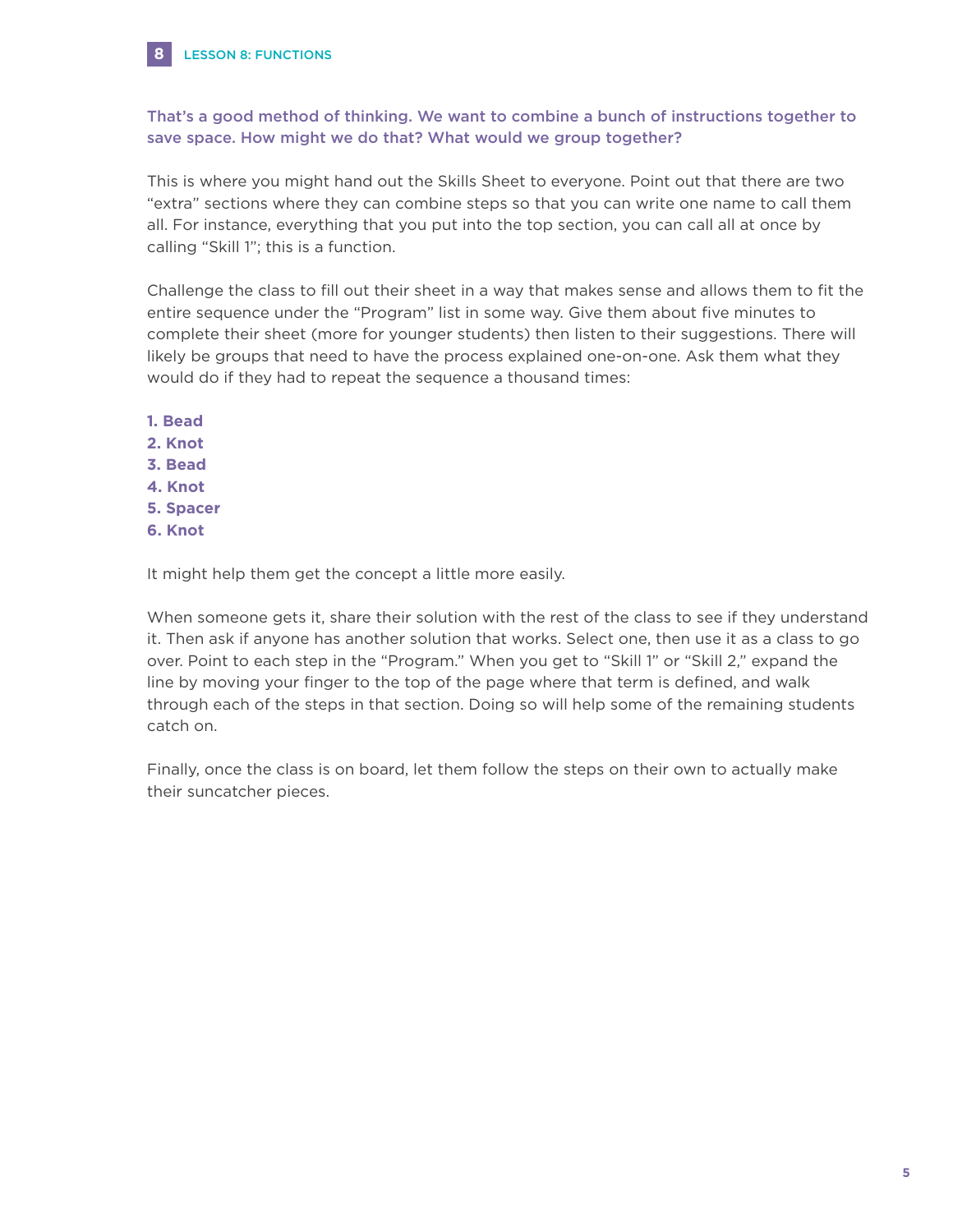

## **ADJUSTMENTS:**

**K-3:** For younger students, feel free to use pictures. You can indicate a bead by drawing a rectangle with a hole in it. A spacer can be a circle with a hole in it, and a special bead can be a star. The symbols don't matter as much as the fact that the students can translate between the picture and the actual item.



**4-6:** This is the optimal age group for this activity. Some students may still have problems with knots, but with a small demonstration of the two-finger method, they should get it rather quickly. You can also show them how to use the tip of a pen to help slide the knot where they need it.

**7-8:** If it's clear toward the beginning that the class is moving quickly through this activity, evolve from the original suncatcher idea toward allowing them to come up with a pattern on their own. How many different patterns can they come up with using only two skills and a program?